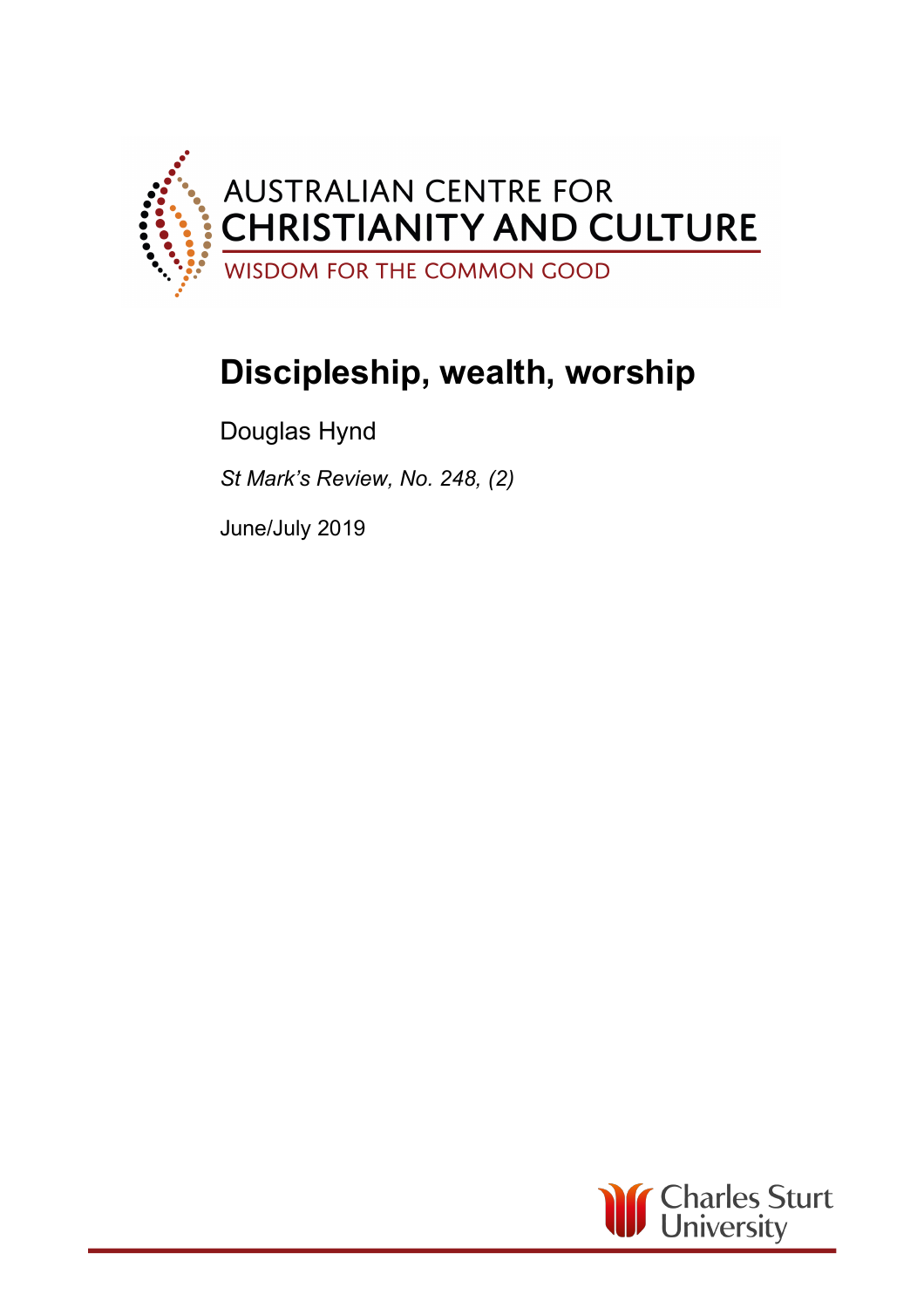

## *Hargaden, Kevin. Theological Ethics in a Neoliberal Age: Confronting the Christian Problem with Wealth. Eugene, Oregon: Cascade Books, 2018. Paperback, xxxiii + 234pp. 2 ISBN 9781532655005.*

While there is a long tradition of theological debate and ethical reflection centred on Jesus' teaching on wealth, recently the focus has tended to move away from the issue of how individual Christians should handle wealth, to arguments about economic policy. What policies should Christians advocate in their response to Jesus' teaching about wealth? The shift from personal ethics to economic policy has resulted in conversations that have frequently generated more heat than light and have been characterised by an abstract approach to the interpretation of scripture. By contrast, Theological Ethics in a Neoliberal Age: confronting the Christian Problem with Wealth offers us a theological argument about how disciples of Jesus should respond to the economic reality grounded in a specific time and place—in this case Ireland after 2008.

While this book began life as a thesis at the University of Aberdeen in Scotland, it has been substantially reshaped and rewritten, and no longer bears the formality, structure, and occasional obscurity of a PhD. The author Kevin Hargaden, a self-confessed 'evangelical Presbyterian', is currently the social theologian at the Jesuit Centre for Faith and Justice in Dublin. Given this appointment, it is not surprising that the theological resources that he draws on display an ecumenical approach. Karl Barth underpins his overall theological approach, and William Cavnaugh, a Catholic political theologian, is his other major interlocutor.

Hargaden begins by noting that "Jesus appears (at best) ambivalent to the holding of riches. This puts Western Christians who typically enjoy a material standard of life the like of which is unequalled in human history in a precarious position" (p. 15). Our position is he suggests is not only precarious, but also difficult for us to extract ourselves from. Wealth weaves its way around us in our daily lives while exercising a deep hold on our imagination. Hardagen's exploration of this issue arose as a result of his ministry, as members of his church during the boom prior to 2008 in Ireland shared with him their struggles in reconciling their wealth with their faith. The problem returned in a different mode with the economic crash in Ireland: economic hardship pressed in on many, while others continued to experience relative and objective wealth as a lived reality.

In chapter 1, Hardagen explores the ways in which economic values are embedded in our cultural practices. The economy is located within a neoliberal understanding of life and has a level of